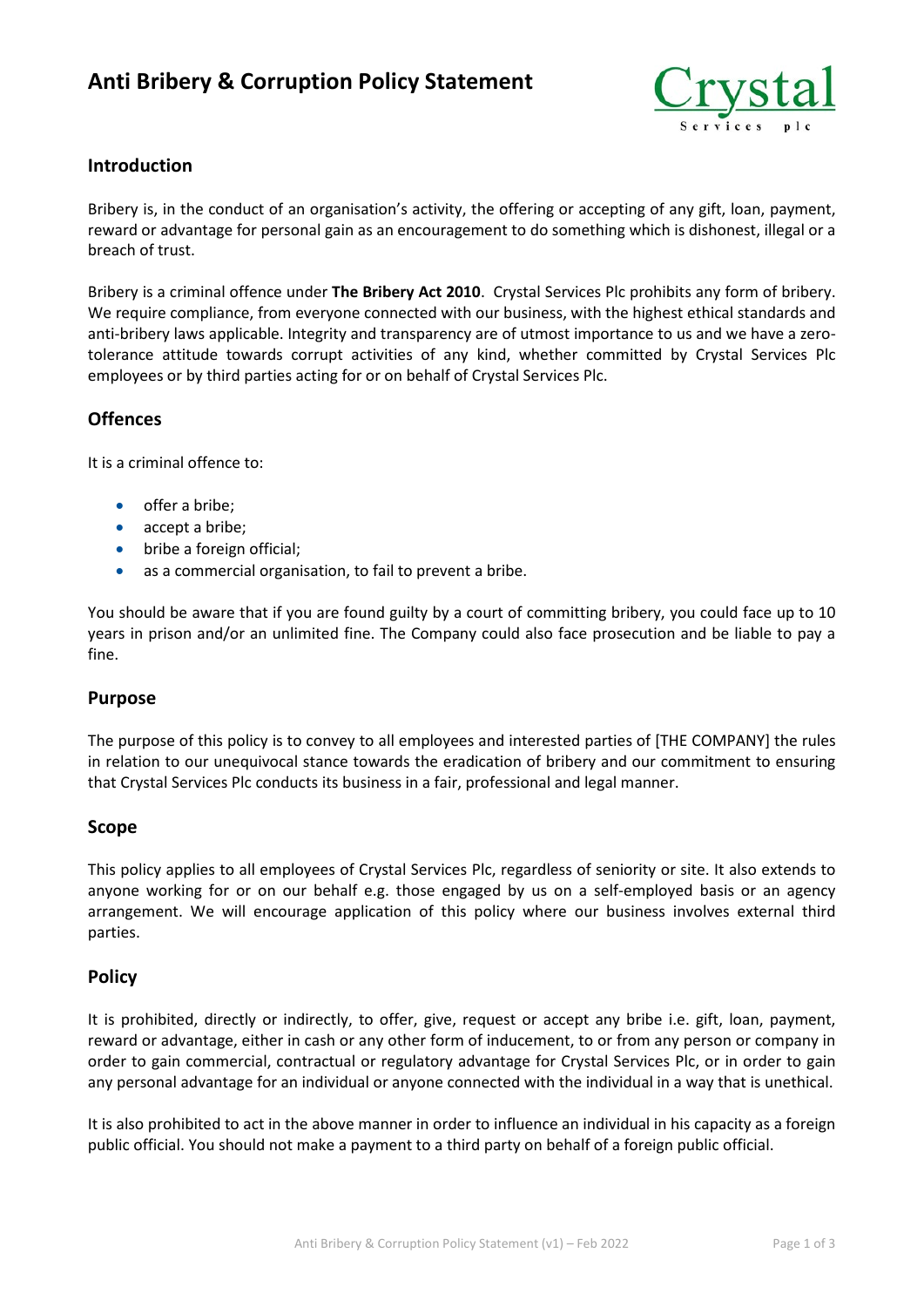# **Anti Bribery & Corruption Policy Statement**



If you are offered a bribe, or a bribe is solicited from you, or you suspect that an act of bribery, or attempted bribery, has taken place, even if you are not personally involved, you should not partake in these discussions unless your immediate safety is in jeopardy. You should immediately contact your senior manager so that action can be taken if considered necessary. You may be asked to give a written account of events.

Appropriate checks will be made before engaging with suppliers or other third parties of any kind to reduce the risk of our business partners breaching our anti-bribery rules.

Crystal Services Plc will ensure that all of its transactions, including any sponsorship or donations given to charity, are made transparently and legitimately.

Crystal Services Plc takes any actual or suspected breach of this policy extremely seriously and will carry out a thorough investigation should any instances arise.

We will uphold laws relating to bribery and will take disciplinary action against any employee, or other relevant action against persons working on our behalf or in connection with us, should we find that an act of bribery, or attempted bribery, has taken place. This action may result in your dismissal if you are an employee, or the cessation of our arrangement with you if you are self-employed, or a contractor, etc.

Staff are reminded of the company's Whistleblowing policy for reporting, which is available upon request.

## **Gifts and hospitality**

We realise that the giving and receiving of gifts and hospitality where nothing is expected in return helps form positive relationships with third parties where it is proportionate and properly recorded. This does not constitute bribery and consequently such actions are not considered a breach of this policy.

Gifts include money; goods (flowers, vouchers, food, drink, event tickets when not used in a hosted business context); services or loans given or received as a mark of friendship or appreciation.

Hospitality includes entertaining; meals or event tickets (when used in a hosted business context) given or received to initiate or develop relations. Hospitality will become a gift if the host is not present.

No gift should be given nor hospitality offered by an employee or anyone working on our behalf to any party in connection with our business without receiving prior written approval from senior management. Similarly, no gift nor offer of hospitality should be accepted by an employee or anyone working on our behalf without receiving similar prior written approval.

A record will be made of every instance in which gifts or hospitality are given or received.

This policy statement shall be made available to the public, upon request and subject to annual review to ensure its continued suitability.



**Toby Jerman**